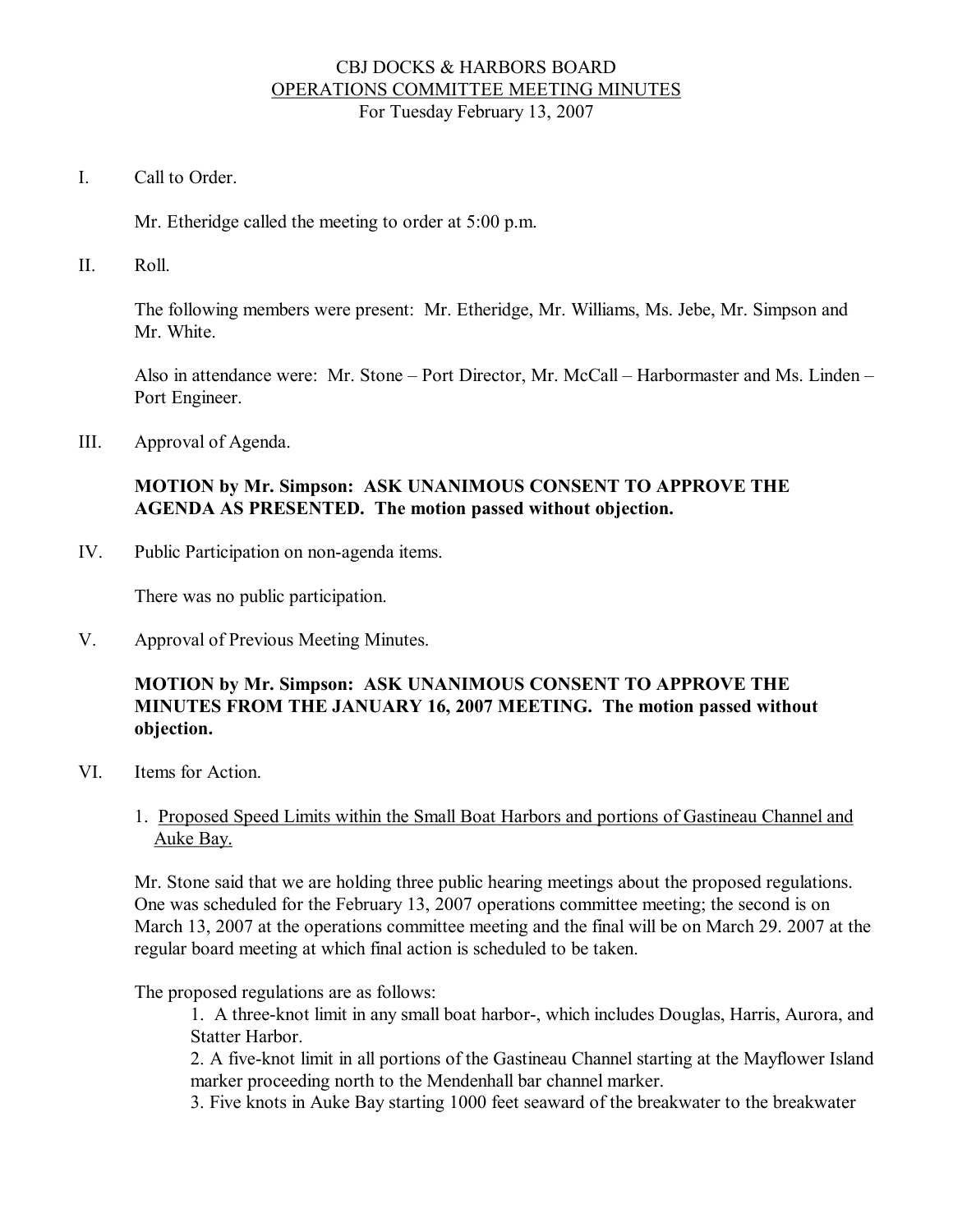CBJ Docks & Harbors Board Operations Committee Meeting February 13, 2007 Page 2

and once inside the breakwater a three-knot limit.

These proposals do not apply to seaplanes, vessels under sail, or vessels engaged in emergency activities.

Mr. Stone included the authority that the board has to adopt the limit done by the assembly in September serial number 2006.25 ordinance which also contains the boat harbor fine schedule and that the regulation is enforceable as an infraction.

There are several public comments via-email varying from eliminating the speed limit, to keeping the proposed limits, to slight modifications.

Michael Frawley of Juneau attended the meeting to ask the board how they can attribute the damage to the boat wakes instead of the Taku winds. Mr. McCall answered stating that there was damage to the docks and boats before winter hit. Mr. Frawley also expressed concern that the damage was not solely caused by winter traffic but mostly due to high summer traffic. Mr. Etheridge agreed with Mr. Frawley that there is not a high amount of winter traffic but damage to property and to the docks is still an issue.

Rick Parnell of Douglas attended the meeting to ask the board how the speed/wake limit regulations will be enforced. John Stone said that there will be signage up around the boundaries notifying the public of the speed limits, and during the summer months, they will be doing spot checks and the Coast Guard will stop and issue a warning if they see you.

#### 2. Auke Bay Harbor Vehicle Replacement.

Mr. Stone has asked the board's permission to acquire a new vehicle to replace the 1993 Ford F350 diesel that has reached the end of its useful life.

### **MOTION by Mr. Simpson: ASKS UNANIMOUS CONSENT THAT THE BOARD AUTHORIZE THE ACQUISITION OF A NEW VEHICLE. The motion passed without objection.**

- VII. Items for Information/Discussion.
	- 1. Douglas Cold Storage Dock Area.

Mr. McCall said that the storage dock has been condemned and that he was advised to post signage of gear removal from the premises. The demolition of the dock will be required for the construction of a rubble mound breakwater. Mr. Scott McAlister of the fishing vessel Owyhee has requested that a reasonable time period be established to remove the gear by October 1, 2007, and that the Committee invite users to a meeting to discuss storage needs and a plan to accommodate those needs.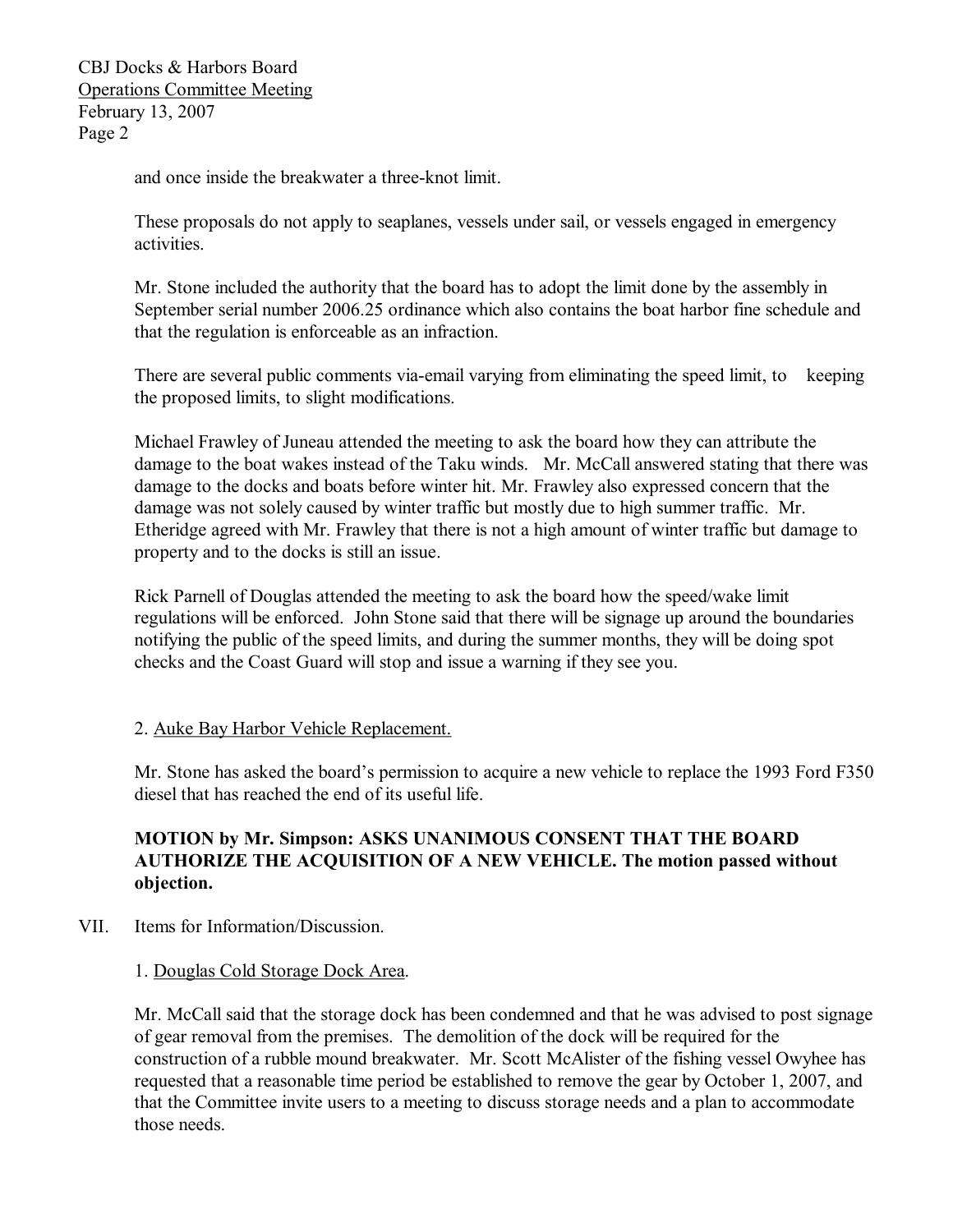# 2. Hazardous Materials Loading at North Douglas Launch Ramp.

Mr. McCall said that the Coast Guard has issued a waiver for loading diesel at Statter Harbor and a waiver for loading propane at the North Douglas Launch Ramp under the condition that the areas are blocked off to the public during the physical act of loading the vessel and a 24-hour notice has been given. Harbors will supply a staff member to secure and monitor the area and will require a two-hour minimum charge to the landing craft operator.

# 3. Fright Use Violations.

Mr. McCall said that in October 2006 one of the commercial operators was loading steel track equipment on the launch ramps and on the asphalt. Mr. McCall sent the patron a letter stating that protection of the ramp and asphalt is required. Mr. McCall also suggested that he report the usage of the North Douglas and Echo Cove ramps with one of the harbor offices. On January 29 the harbor patron drove an excavator down the ramp without protecting it. The patron also contacted the Auke Bay Harbor office to schedule launch ramp usage at which time he was advised that he needed to be on and off the ramp before 2:00 pm when the tide would be below 4.0 ft. The operator went on the ramp at 3:00 pm and stayed until 3:36 pm when the tide was at 1.0 ft. Mr. McCall has asked the board to recommend a penalty for the freight use violations.

The board and Mr. McCall discussed their options and the board suggested that Mr. McCall come to the full board with a specific recommendation for a period of immediate suspension from the facility.

### VIII. Staff & Member Reports.

Mr. McCall said that a notice of violation was received from the Coast Guard for the vessel Chinook that sank because they felt we were in operational control. Mr. McCall rejected the letter explaining the procedure for derelict vessels.

On February 2, there was a boat fire, extinguished by the fire expiration system. On January 29, vandals discharged and threw four fire extinguishers into Harris Harbor. Damage from the vandalism was approximately \$600.

Mr. McCall also said that he is going to apply for a grant for a high-speed enforcement vessel, reimbursement for TWIT, security cameras and gates for cruise ship dock improvements.

Mr. Etheridge said that he and Ms. Linden met with Senator Elton and his staff about getting \$210,000 to put the work float in and to deck over the poly-float.

IX. Committee Administrative Matters.

There was none.